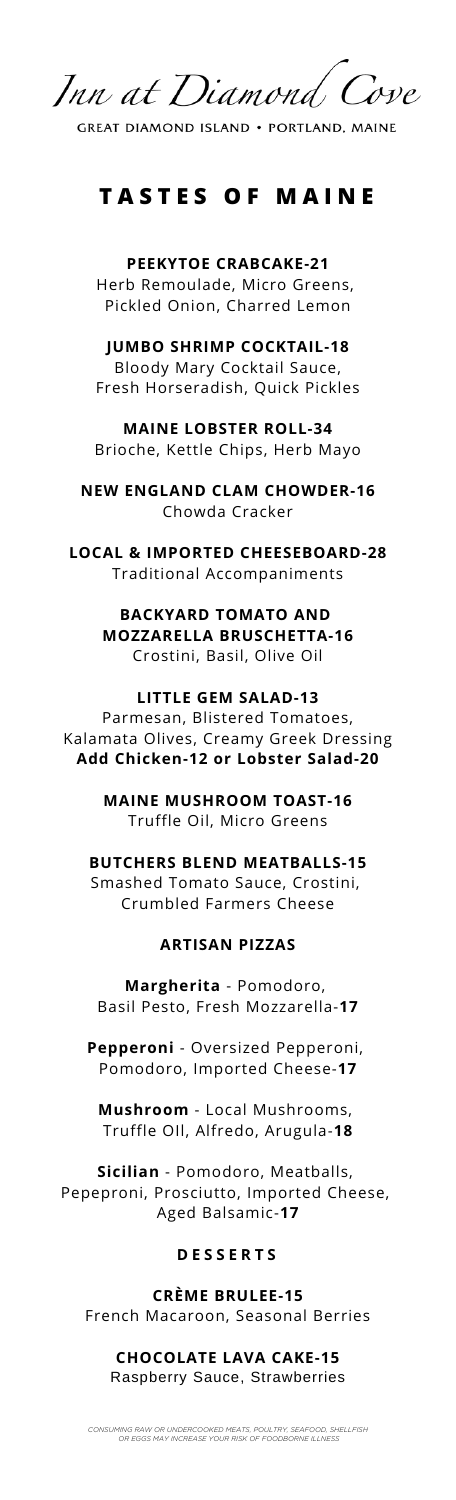## **S I G N A T U R E C O C K T A I L S**

**DIAMOND COVE COOLER-18** Gin, Raspberry, St. Germain, Lime, Tonic

> **MAINE MULE-18** Coldwater Blueberry Vodka, Ginger Beer, Blueberries

**STRAWBERRY SUMMER SOUR-18** Hendricks Gin, Strawberry Puree, Lime Juice

**TEQUILA WATERMELON AQUA FRESCA-18** Prosecco, Watermelon Juice, Lime, Mint, Tequila Blanco

> **ORANGE & THYME MOJITO-18** Bacardi Silver Rum, Orange, Simple Syrup, Thyme

**CASCO BAY PUNCH-18** Pineapple, Orange, Light, Dark, Coconut, Lime, Grenadine

## **B E E R S**

MILLER LITE-6 CORONA EXTRA-6 SHIPYARD MONKEY FIST IPA-7 SHIPYARD SUMMER ALE-7 ALLAGASH WHITE-7 MAST LANDING IPA-9 LONE PINE PORTLAND PALE ALE-8 LONE PINE TESSELATION DIPA-9 LONE PINE OH-J CRAFT SELTZER-9 FOUNDATION RASPERRY'S MY JAM SOUR-10 RISING TIDE ZEPHYR IPA-8 WOODLAND FARMS GALAXY PALE ALE-8 BANGOR BEER CO ODDBALL STOUT-8

## **C A N N E D C O C K T A I L S**

MAINE CRAFT DISTILLING-8

## **B U B B L E S & W I N E S**

CANELLA, PROSECCO, VENETO, ITALY 187 ML-12 MI MI, ROSE, PROVENCE, FRANCE-12

WILDSONG, SAUVIGNON BLANC, NEW ZEALAND-10 CHAMISAL, CHARDONNAY-10 SIMI, CHARDONNAY, CALIFORNIA-13

DELOACH, VINEYARDS, PINOT NOIR, OREGON-9 BROADSIDE, CABERNET SAUVIGNON, CALIFORNIA-11 CRIOS, MALBEC, MENDOZA, ARGENTINA-9

Inn at Diamond Cove **GREAT DIAMOND ISLAND . PORTLAND, MAINE**